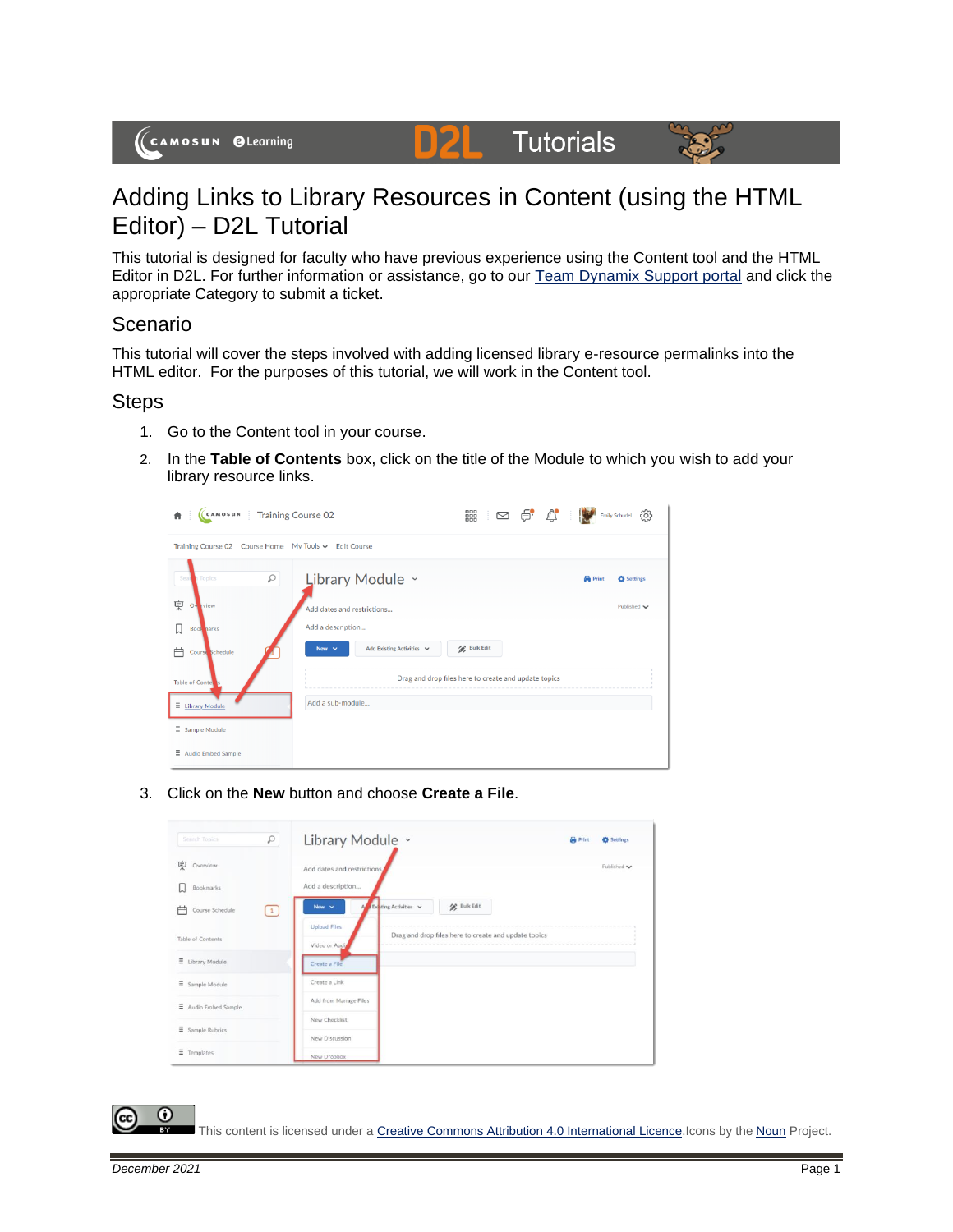4. Give your new Content page a Title, then add some text into the HTML editor (for example, to set the context for the article you are going to link to), then put your cursor where you would like the link to the library resource to appear (in the image below, the cursor is below the text). Then click the **Insert Stuff** icon.

| Create a File in "Sample Module"                                                                                                                                                                                                               |              |
|------------------------------------------------------------------------------------------------------------------------------------------------------------------------------------------------------------------------------------------------|--------------|
| Library Resources<br>En Browse for a Template<br>Hide from sers                                                                                                                                                                                |              |
| $\frac{1}{16}$<br><i>Ⅰ</i> リ > タ   三 > 三 →<br>$\sum$ $\vee$ $\quad$ $\mathbb{H}$ $\vee$ $\quad$ + $\vee$<br>$\sigma^{\!\mathcal{O}}$<br>в<br>$\overline{\mathbf{z}}$<br>Verdana<br>$\checkmark$<br>12px<br>$\sim$<br>Paragraph<br>$\checkmark$ | <br>БZ<br>Ум |
| <b>Insert Stuff</b><br>Click Article way to the library article you will need to read for class.                                                                                                                                               |              |
|                                                                                                                                                                                                                                                |              |
|                                                                                                                                                                                                                                                |              |
|                                                                                                                                                                                                                                                |              |
|                                                                                                                                                                                                                                                |              |
|                                                                                                                                                                                                                                                |              |
|                                                                                                                                                                                                                                                |              |
| <b>Save and Close</b><br>Save<br>Cancel                                                                                                                                                                                                        | 4.           |

5. In the Insert Stuff box that opens, click **Insert Link**.



 $\odot$ r. This content is licensed under [a Creative Commons Attribution 4.0 International Licence.I](https://creativecommons.org/licenses/by/4.0/)cons by the [Noun](https://creativecommons.org/website-icons/) Project.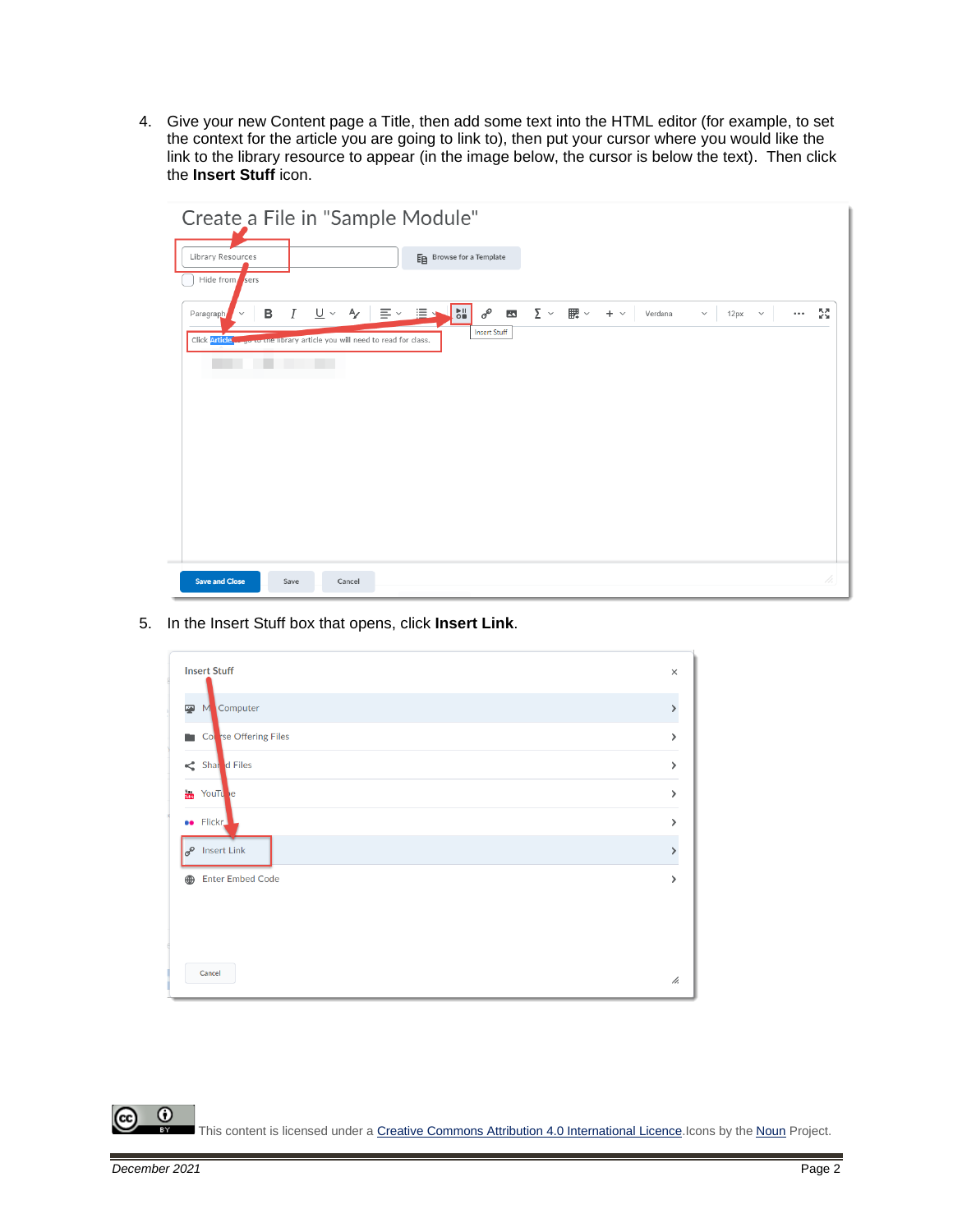- 6. Open a new browser tab or window, and go to the Camosun Library website to search for the article you wish to link to in D2L. (For more information on permalinks, persistent links and stable URLs, go to the [Camosun Library's Libguides.](http://camosun.ca.libguides.com/c.php?g=92275&p=1238057))
	- a. If your **licensed library e-resource** has a permalink (or persistent link/stable URL) option, first click on the Permalink option, then copy the link that appears in the Permalink box and paste the permalink into the **Insert Link** URL box.

| <b>Course Reserves</b><br><b>Camosun College Library</b><br>Searching: Single Search Discovery Service<br>CAMOSUN<br>$\bf (3)$<br><b>Search</b><br>Keyword -<br>$\pmb{\times}$<br>social media and education<br>COLLEGE<br>Basic Search Advanced Search Search History<br>« Result List   Refine Search → 2 of 32,207 →<br><b>Tools</b><br>⊠<br>Google Drive<br><b>Detailed Record</b><br>E.<br><i><b>&amp; Permalink</b></i><br>https://libsecure.camosun.bc.ca:2443/login?url=http://search.ebscoho<br>Add to folder<br><b>HTML Full Text</b><br>Scholarly reser ch on educational adaptation of social media: Is<br>$\Box$ Print<br>there evider the of publication bias?<br><b>PDF Full Text</b><br>$\geqslant$ E-mail<br>Authors: Piotrowski, Chris. University of West Florida, Pensacola, FL, US<br><b>Related Information</b><br>Save<br>Source: College Student Journal, Vol 49(3), Fal 2015. pp. 447-451.<br>NLM Title Coll Stud J<br>$\Box$ Cite<br>Abbreviation:<br>Page Count: 5<br><b>Find Similar Results</b><br>Export<br>using SmartText Searching.<br>Publisher: US : Project Innovation of Mobile<br><b>O</b> Create Note<br>ISSN: 0146-3934 (Print)<br>Language: English<br>Permalink<br>0<br>Keywords: educational adaptation, social media, publication bias<br>Share<br>Abstract: The sizeable maiority of research findings on educational adaptation of social<br><b>Insert Stuff</b><br>$\times$<br><b>Insert Link</b><br>Enter a link to an object from anywhere on the web.<br><b>URL</b><br>aspx?direct=true&db=psyh&AN=2015-41954-013&site=eds-live<br><b>Next</b><br><b>Back</b><br>Cancel<br>h. | <b>Books and Media</b> |                          | <b>Research Guides</b> | Sign In to MyEBSCOhost<br><b>Publications</b> | Folder | Preferences | Language v | Help |
|---------------------------------------------------------------------------------------------------------------------------------------------------------------------------------------------------------------------------------------------------------------------------------------------------------------------------------------------------------------------------------------------------------------------------------------------------------------------------------------------------------------------------------------------------------------------------------------------------------------------------------------------------------------------------------------------------------------------------------------------------------------------------------------------------------------------------------------------------------------------------------------------------------------------------------------------------------------------------------------------------------------------------------------------------------------------------------------------------------------------------------------------------------------------------------------------------------------------------------------------------------------------------------------------------------------------------------------------------------------------------------------------------------------------------------------------------------------------------------------------------------------------------------------------------------------------------------------------------------------------------------|------------------------|--------------------------|------------------------|-----------------------------------------------|--------|-------------|------------|------|
|                                                                                                                                                                                                                                                                                                                                                                                                                                                                                                                                                                                                                                                                                                                                                                                                                                                                                                                                                                                                                                                                                                                                                                                                                                                                                                                                                                                                                                                                                                                                                                                                                                 |                        | <b>Article Databases</b> |                        |                                               |        |             |            |      |
|                                                                                                                                                                                                                                                                                                                                                                                                                                                                                                                                                                                                                                                                                                                                                                                                                                                                                                                                                                                                                                                                                                                                                                                                                                                                                                                                                                                                                                                                                                                                                                                                                                 |                        |                          |                        |                                               |        |             |            | Home |
|                                                                                                                                                                                                                                                                                                                                                                                                                                                                                                                                                                                                                                                                                                                                                                                                                                                                                                                                                                                                                                                                                                                                                                                                                                                                                                                                                                                                                                                                                                                                                                                                                                 |                        |                          |                        |                                               |        |             |            |      |
|                                                                                                                                                                                                                                                                                                                                                                                                                                                                                                                                                                                                                                                                                                                                                                                                                                                                                                                                                                                                                                                                                                                                                                                                                                                                                                                                                                                                                                                                                                                                                                                                                                 |                        |                          |                        |                                               |        |             |            |      |
|                                                                                                                                                                                                                                                                                                                                                                                                                                                                                                                                                                                                                                                                                                                                                                                                                                                                                                                                                                                                                                                                                                                                                                                                                                                                                                                                                                                                                                                                                                                                                                                                                                 | $\ll$                  |                          |                        |                                               |        |             |            |      |
|                                                                                                                                                                                                                                                                                                                                                                                                                                                                                                                                                                                                                                                                                                                                                                                                                                                                                                                                                                                                                                                                                                                                                                                                                                                                                                                                                                                                                                                                                                                                                                                                                                 |                        |                          |                        |                                               |        |             |            |      |
|                                                                                                                                                                                                                                                                                                                                                                                                                                                                                                                                                                                                                                                                                                                                                                                                                                                                                                                                                                                                                                                                                                                                                                                                                                                                                                                                                                                                                                                                                                                                                                                                                                 |                        |                          |                        |                                               |        |             |            |      |
|                                                                                                                                                                                                                                                                                                                                                                                                                                                                                                                                                                                                                                                                                                                                                                                                                                                                                                                                                                                                                                                                                                                                                                                                                                                                                                                                                                                                                                                                                                                                                                                                                                 |                        |                          |                        |                                               |        |             |            |      |
|                                                                                                                                                                                                                                                                                                                                                                                                                                                                                                                                                                                                                                                                                                                                                                                                                                                                                                                                                                                                                                                                                                                                                                                                                                                                                                                                                                                                                                                                                                                                                                                                                                 |                        |                          |                        |                                               |        |             |            |      |
|                                                                                                                                                                                                                                                                                                                                                                                                                                                                                                                                                                                                                                                                                                                                                                                                                                                                                                                                                                                                                                                                                                                                                                                                                                                                                                                                                                                                                                                                                                                                                                                                                                 |                        |                          |                        |                                               |        |             |            |      |
|                                                                                                                                                                                                                                                                                                                                                                                                                                                                                                                                                                                                                                                                                                                                                                                                                                                                                                                                                                                                                                                                                                                                                                                                                                                                                                                                                                                                                                                                                                                                                                                                                                 |                        |                          |                        |                                               |        |             |            |      |
|                                                                                                                                                                                                                                                                                                                                                                                                                                                                                                                                                                                                                                                                                                                                                                                                                                                                                                                                                                                                                                                                                                                                                                                                                                                                                                                                                                                                                                                                                                                                                                                                                                 |                        |                          |                        |                                               |        |             |            |      |
|                                                                                                                                                                                                                                                                                                                                                                                                                                                                                                                                                                                                                                                                                                                                                                                                                                                                                                                                                                                                                                                                                                                                                                                                                                                                                                                                                                                                                                                                                                                                                                                                                                 |                        |                          |                        |                                               |        |             |            |      |
|                                                                                                                                                                                                                                                                                                                                                                                                                                                                                                                                                                                                                                                                                                                                                                                                                                                                                                                                                                                                                                                                                                                                                                                                                                                                                                                                                                                                                                                                                                                                                                                                                                 |                        |                          |                        |                                               |        |             |            |      |
|                                                                                                                                                                                                                                                                                                                                                                                                                                                                                                                                                                                                                                                                                                                                                                                                                                                                                                                                                                                                                                                                                                                                                                                                                                                                                                                                                                                                                                                                                                                                                                                                                                 |                        |                          |                        |                                               |        |             |            |      |
|                                                                                                                                                                                                                                                                                                                                                                                                                                                                                                                                                                                                                                                                                                                                                                                                                                                                                                                                                                                                                                                                                                                                                                                                                                                                                                                                                                                                                                                                                                                                                                                                                                 |                        |                          |                        |                                               |        |             |            |      |
|                                                                                                                                                                                                                                                                                                                                                                                                                                                                                                                                                                                                                                                                                                                                                                                                                                                                                                                                                                                                                                                                                                                                                                                                                                                                                                                                                                                                                                                                                                                                                                                                                                 |                        |                          |                        |                                               |        |             |            |      |
|                                                                                                                                                                                                                                                                                                                                                                                                                                                                                                                                                                                                                                                                                                                                                                                                                                                                                                                                                                                                                                                                                                                                                                                                                                                                                                                                                                                                                                                                                                                                                                                                                                 |                        |                          |                        |                                               |        |             |            |      |
|                                                                                                                                                                                                                                                                                                                                                                                                                                                                                                                                                                                                                                                                                                                                                                                                                                                                                                                                                                                                                                                                                                                                                                                                                                                                                                                                                                                                                                                                                                                                                                                                                                 |                        |                          |                        |                                               |        |             |            |      |
|                                                                                                                                                                                                                                                                                                                                                                                                                                                                                                                                                                                                                                                                                                                                                                                                                                                                                                                                                                                                                                                                                                                                                                                                                                                                                                                                                                                                                                                                                                                                                                                                                                 |                        |                          |                        |                                               |        |             |            |      |
|                                                                                                                                                                                                                                                                                                                                                                                                                                                                                                                                                                                                                                                                                                                                                                                                                                                                                                                                                                                                                                                                                                                                                                                                                                                                                                                                                                                                                                                                                                                                                                                                                                 |                        |                          |                        |                                               |        |             |            |      |
|                                                                                                                                                                                                                                                                                                                                                                                                                                                                                                                                                                                                                                                                                                                                                                                                                                                                                                                                                                                                                                                                                                                                                                                                                                                                                                                                                                                                                                                                                                                                                                                                                                 |                        |                          |                        |                                               |        |             |            |      |
|                                                                                                                                                                                                                                                                                                                                                                                                                                                                                                                                                                                                                                                                                                                                                                                                                                                                                                                                                                                                                                                                                                                                                                                                                                                                                                                                                                                                                                                                                                                                                                                                                                 |                        |                          |                        |                                               |        |             |            |      |
|                                                                                                                                                                                                                                                                                                                                                                                                                                                                                                                                                                                                                                                                                                                                                                                                                                                                                                                                                                                                                                                                                                                                                                                                                                                                                                                                                                                                                                                                                                                                                                                                                                 |                        |                          |                        |                                               |        |             |            |      |
|                                                                                                                                                                                                                                                                                                                                                                                                                                                                                                                                                                                                                                                                                                                                                                                                                                                                                                                                                                                                                                                                                                                                                                                                                                                                                                                                                                                                                                                                                                                                                                                                                                 |                        |                          |                        |                                               |        |             |            |      |
|                                                                                                                                                                                                                                                                                                                                                                                                                                                                                                                                                                                                                                                                                                                                                                                                                                                                                                                                                                                                                                                                                                                                                                                                                                                                                                                                                                                                                                                                                                                                                                                                                                 |                        |                          |                        |                                               |        |             |            |      |
|                                                                                                                                                                                                                                                                                                                                                                                                                                                                                                                                                                                                                                                                                                                                                                                                                                                                                                                                                                                                                                                                                                                                                                                                                                                                                                                                                                                                                                                                                                                                                                                                                                 |                        |                          |                        |                                               |        |             |            |      |
|                                                                                                                                                                                                                                                                                                                                                                                                                                                                                                                                                                                                                                                                                                                                                                                                                                                                                                                                                                                                                                                                                                                                                                                                                                                                                                                                                                                                                                                                                                                                                                                                                                 |                        |                          |                        |                                               |        |             |            |      |
|                                                                                                                                                                                                                                                                                                                                                                                                                                                                                                                                                                                                                                                                                                                                                                                                                                                                                                                                                                                                                                                                                                                                                                                                                                                                                                                                                                                                                                                                                                                                                                                                                                 |                        |                          |                        |                                               |        |             |            |      |
|                                                                                                                                                                                                                                                                                                                                                                                                                                                                                                                                                                                                                                                                                                                                                                                                                                                                                                                                                                                                                                                                                                                                                                                                                                                                                                                                                                                                                                                                                                                                                                                                                                 |                        |                          |                        |                                               |        |             |            |      |
|                                                                                                                                                                                                                                                                                                                                                                                                                                                                                                                                                                                                                                                                                                                                                                                                                                                                                                                                                                                                                                                                                                                                                                                                                                                                                                                                                                                                                                                                                                                                                                                                                                 |                        |                          |                        |                                               |        |             |            |      |
|                                                                                                                                                                                                                                                                                                                                                                                                                                                                                                                                                                                                                                                                                                                                                                                                                                                                                                                                                                                                                                                                                                                                                                                                                                                                                                                                                                                                                                                                                                                                                                                                                                 |                        |                          |                        |                                               |        |             |            |      |

b. If your licensed library e-resource does NOT have a permalink option, contact Camosun Library staff for help.

This content is licensed under [a Creative Commons Attribution 4.0 International Licence.I](https://creativecommons.org/licenses/by/4.0/)cons by the [Noun](https://creativecommons.org/website-icons/) Project.

⋒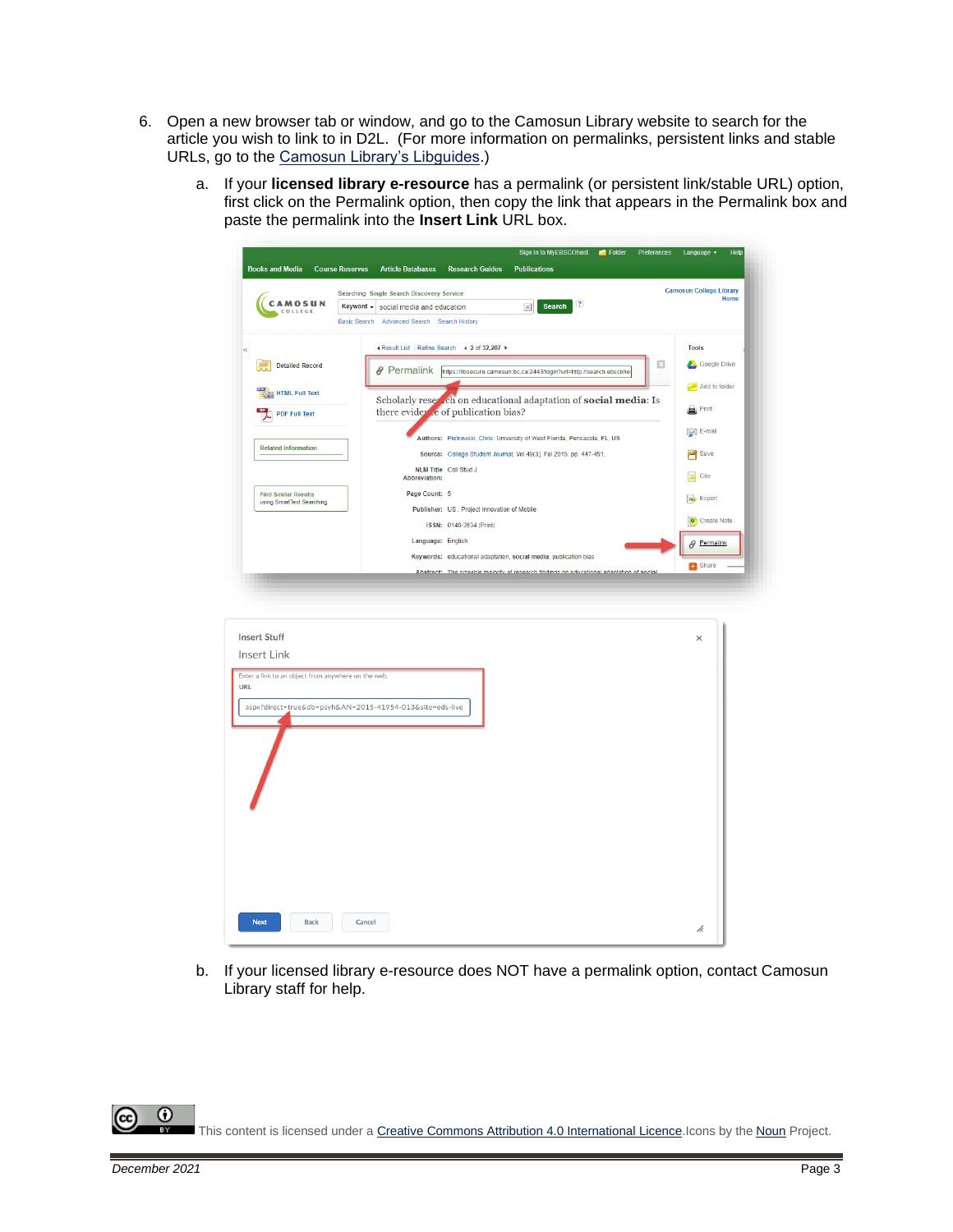7. Once you have copied the appropriate link into the **Insert Link** box, click **Next**.

| <b>Insert Stuff</b>                                               | $\times$ |
|-------------------------------------------------------------------|----------|
| <b>Insert Link</b>                                                |          |
| Enter a link to an object from anywhere on the web.<br><b>URL</b> |          |
| https://libsecure.camosun.bc.ca:2443/login?url=https://search.eb  |          |
|                                                                   |          |
|                                                                   |          |

8. Add the title of the article into the **Link Text** box. If you don't add anything here, students will see the full URL (which can be a bit long). Click **Insert**. The library resource has now been linked in your Content page. Note that the link will open in a new tab or window when the students click on it.

| <b>Insert Stuff</b>                                                                                                                                      | $\times$ |
|----------------------------------------------------------------------------------------------------------------------------------------------------------|----------|
| <b>Insect Link</b><br>Prope jes                                                                                                                          |          |
| Source<br>https://lib. cure.camosun.bc.ca:2443/login?url=https://search.ebscohost.com/login.aspx?<br>direct=true db=psyh&AN=2015-41954-013&site=eds-live |          |
| <b>Link Text</b><br>Scholarly research on education adaptation of social                                                                                 |          |
| <b>Refresh Preview</b>                                                                                                                                   |          |
| https://libsecure.camosun/ c.ca:2443/login?url=https://search.ebscohost.com/login.aspx?<br>direct=true&db=psyh& N=2015-41954-013&site=eds-live           |          |
|                                                                                                                                                          |          |
| <b>Back</b><br>Cancel<br><b>Insert</b>                                                                                                                   | h.       |

This content is licensed under [a Creative Commons Attribution 4.0 International Licence.I](https://creativecommons.org/licenses/by/4.0/)cons by the [Noun](https://creativecommons.org/website-icons/) Project.

 $\Omega$